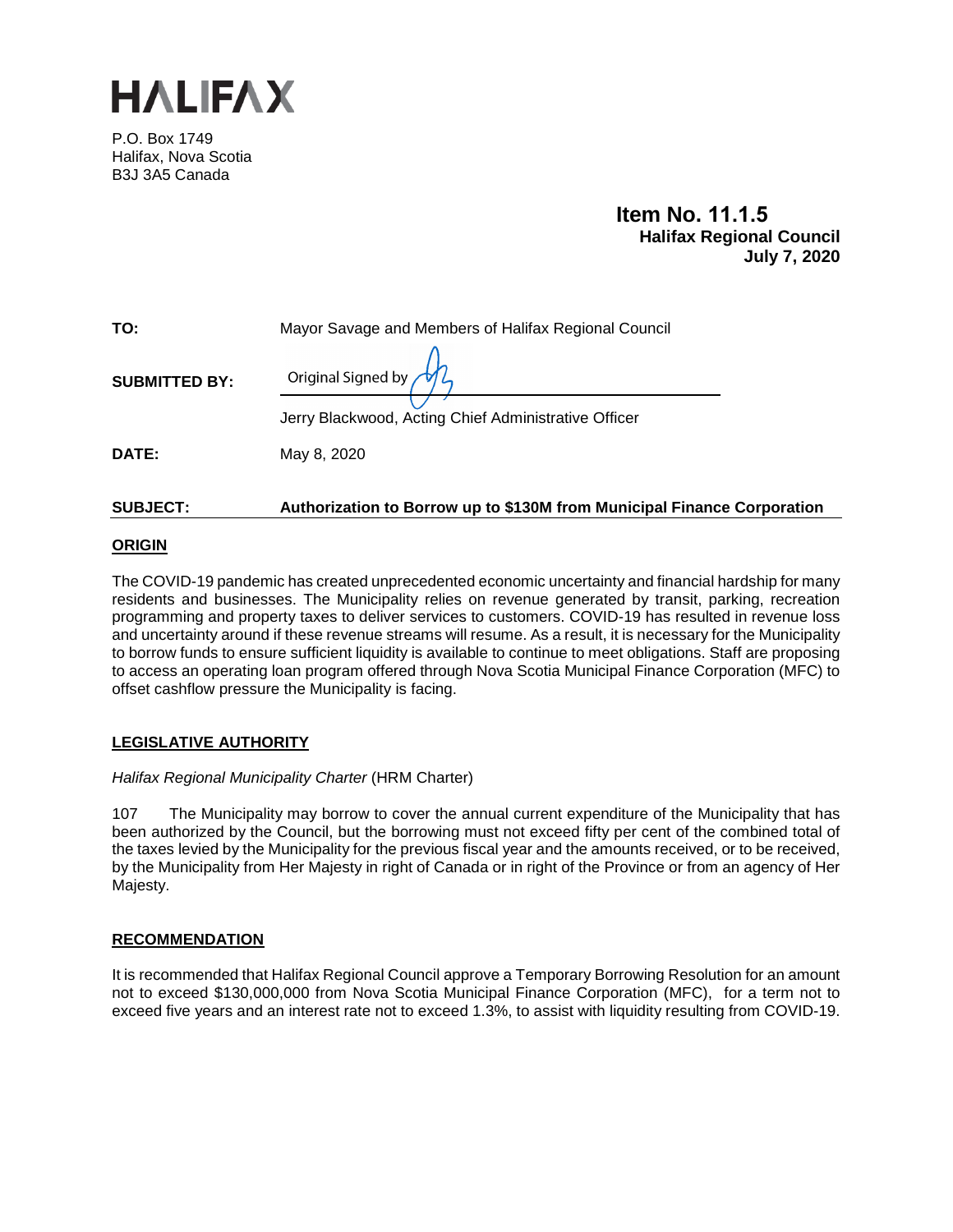## **BACKGROUND**

The COVID pandemic has created unprecedented economic hardship and disruption to Municipal revenue streams. As a result, the Municipality is predicting a disruption to cashflow that will necessitate borrowing to cover the shortfall.

### Cashflow Pressure

The social distancing requirements enacted in response to COVID have resulted in a revenue loss in areas such as transit, recreation and parking. The revenue lost from these services is unlikely to be recouped when activities resume post-COVID. To compensate for this lost revenue HRM staff presented a recast budget to Regional Council for approval on June 9, 2020. The budget gap from the March 24<sup>th</sup> budget to the June 9th recast budget was \$73M. made up of budget reductions and reduced capital from operating.

#### Determination of Potential Tax Revenue Shortfall

HRM's main revenue stream is property tax, which accounts for approximately 82% of Municipal revenues. HRM's cashflow is impacted if residents and businesses do not have the funds to pay their taxes when they come due. The taxes will eventually be paid, either by the customer or recovered via the tax sale process but that delay means HRM may not have cash in our bank accounts to pay for other obligations as they come due. Property tax is a lienable charge which means if it remains unpaid the Municipality can recoup the amounts owing via the tax sale process.

Ordinarily, the Municipality has sufficient liquidity to cover its obligations, even though there are always a number of properties in arrears and in various stages of the tax sale process. The COVID pandemic has created a unique situation because of the magnitude of arrears expected. Of the interim bill due June 1,2020, approximately 10%remains uncollected at the time of writing this report. It is probable that many impacted customers will also struggle to pay their final October tax bill, which will further strain the Municipality's liquidity position. The risk is that if the taxes remain unpaid the Municipality will not have sufficient liquidity to cover outstanding obligations as they come due. The FAM&ICT, Revenue Division has a dedicated team of professionals who work diligently with customers to create payment arrangements to help customers avoid the tax sale process. It's important to note that although the tax sale process is available as a means to recoup tax arrears, it is always staff's goal to work with customers to help them to stay in their home or maintain their place of business.

On April 28, 2020, the Nova Scotia Provincial Government announced a loan program designed to provide Municipalities with access to liquidity. The loan program was the result of collaboration between the Province, the Nova Scotia Federation of Municipalities and the Association of Municipal Administrators. The total available under the loan program is \$380M, at the time HRM estimated it would need \$188M.

The loan is available through the Municipal Finance Corporation (MFC), carries an interest rate of 1.3% and must be repaid by the Municipality within five years, or such other date determined by MFC. Principal payments are to be made in five installments and Municipalities must repay the first interest portion of the loan within six months. There is an option to pay the principal portion on the anniversary of the loan, which allows for an accelerated repayment. There are no other early repayment options available.

#### **DISCUSSION**

Staff have continued to monitor the municipalities cashflow on a daily basis. On June 23, 2020 the amount of outstanding taxes was \$36.1M of this \$19.3M is residential, \$14.9M is commercial and the remaining \$1.9M is mixed or other. The traditional monthly burn rate for cash in HRM was in the range of \$100M per month. With COVID-19 we are seeing reduced cash outflow due to savings associated with lower costs due to reduced operating schedules for transit and facilities.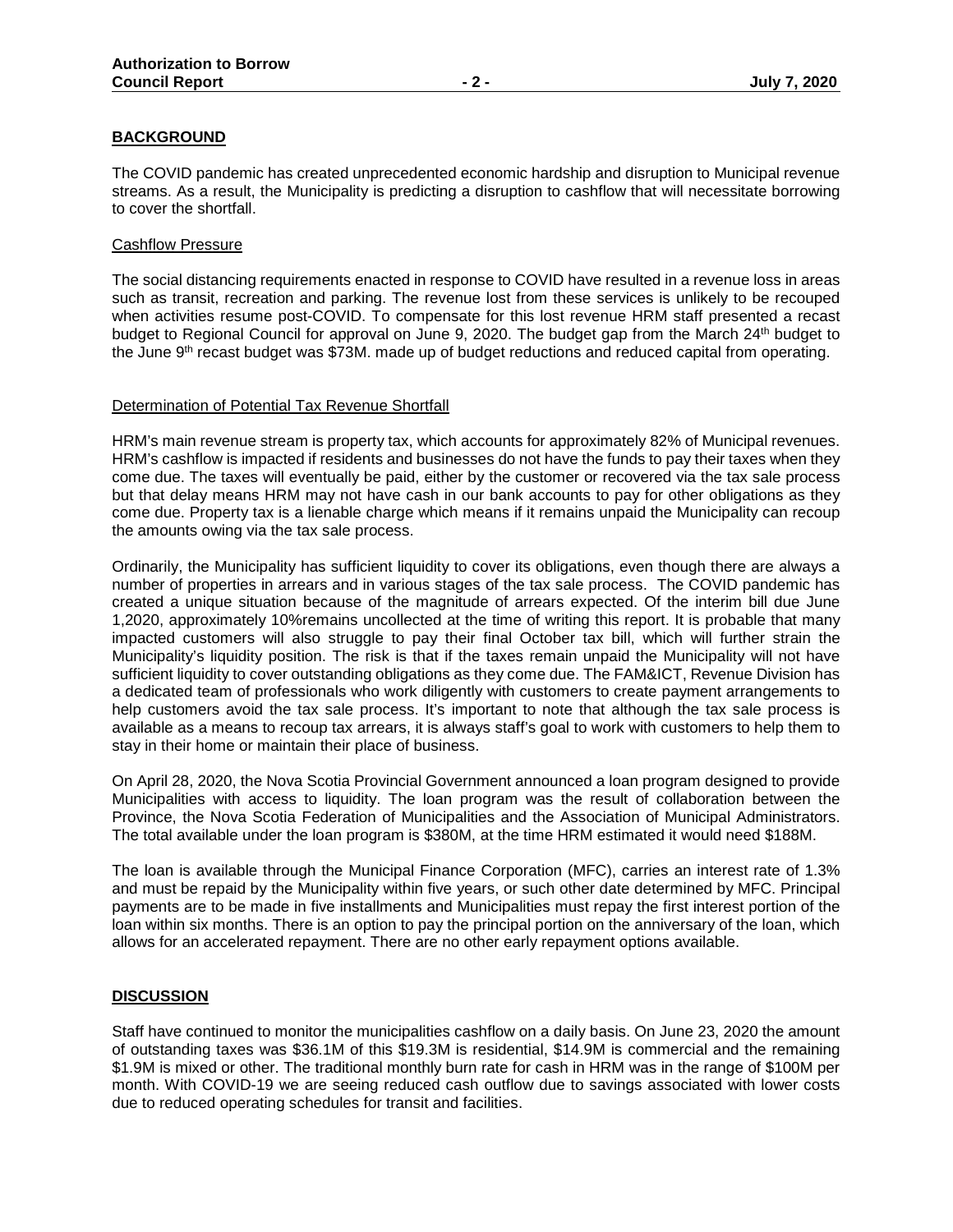Based on the tax revenue received and reduced cash outflow staff have revised their estimated short-term loan amount from \$188M to a maximum of \$130M. COVID will create longer term structural issues. There is a very real chance the 2021 assessment base will decline, and other revenue streams will continue to be compromised. Staff continue to monitor cashflow and currently estimate the borrowing required to bridge short term liquidity requirements is \$130M.

#### **FINANCIAL IMPLICATIONS**

Municipalities participating in the loan program have until March 31, 2021 to access the funds, and may make multiple draws under this program, as long as there is funding available in the loan program HRM has the ability to repay the loan early on the anniversary date in the event all of the funds are not required. The table below shows the interest over the term of the loan and the annual amount to be repaid,assuming no prepayments.

|                                                  | 5 year loan |  |  |
|--------------------------------------------------|-------------|--|--|
| Interest Rate                                    | 1.3%        |  |  |
| Interest Cost Over Loan Term                     | \$5.1M      |  |  |
| Annual Debt Service (i.e. total amount   \$27.0M |             |  |  |
| repaid each year)                                |             |  |  |

### **RISK CONSIDERATION**

As noted in the Discussion section, the biggest risk to HRM is insufficient liquidity if tax payments are not collected and revenue sources do not resume in a timely manner. HRM relies heavily on the revenue generated by property taxes. The COVID-19 pandemic has already impacted other HRM revenues, as HRM has temporarily suspended transit fares. As well, HRM cannot generate recreation revenue while recreation centres and programs are suspended. The extent to which HRM can rely on potential funding from other levels of government is unknown at this time. HRM requires funds to be able to continue to provide essential municipal services, including police and fire services.

#### **COMMUNITY ENGAGEMENT**

N/A

## **ENVIRONMENTAL IMPLICATIONS**

N/A

## **ALTERNATIVES**

Council could choose not to authorize the borrowing. This is not recommended because doing so may jeopardize HRM's ability to pay obligations as they come due, which directly impacts municipal services, customers and vendors.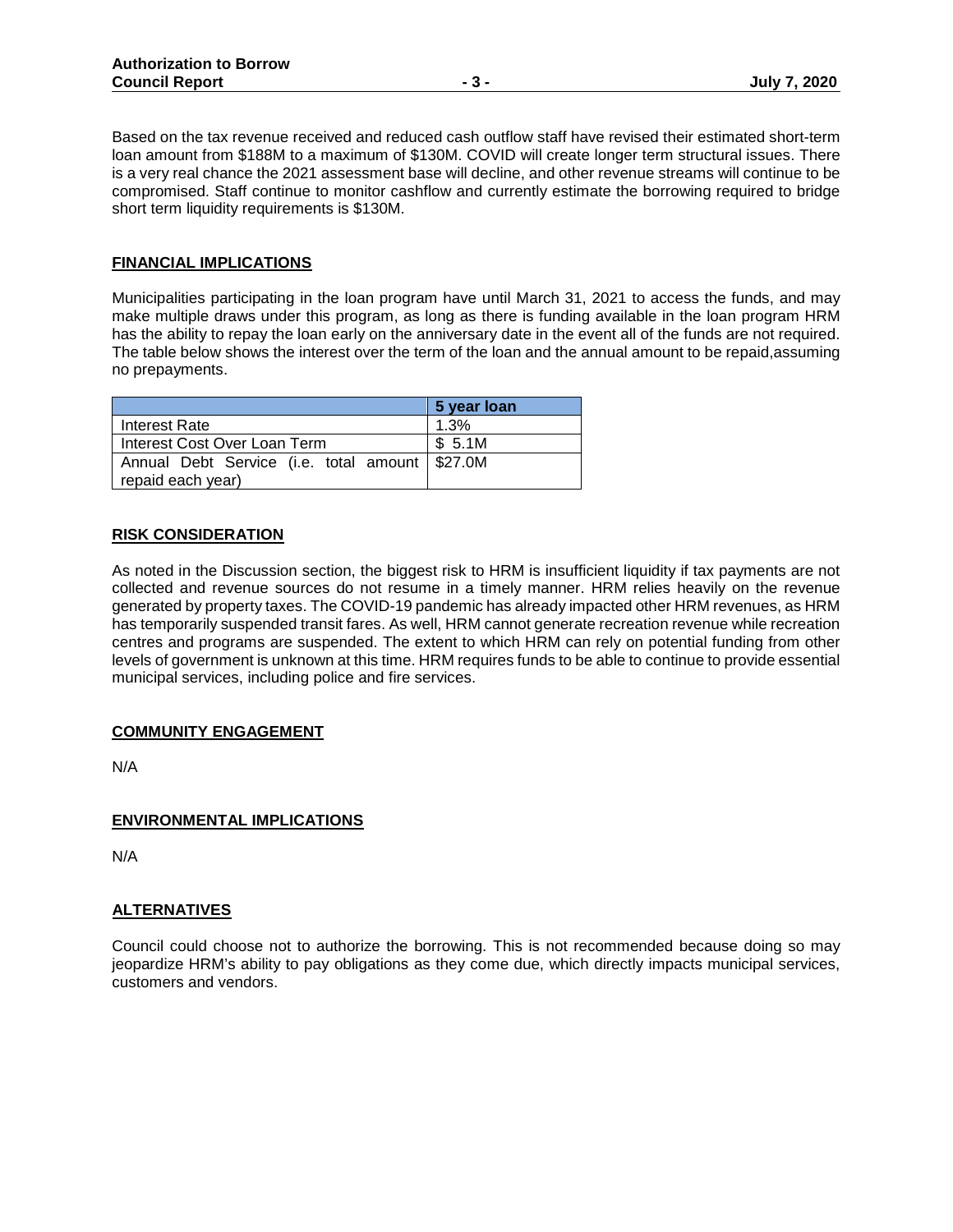# **ATTACHMENTS**

Schedule A: Borrowing Resolution

\_\_\_\_\_\_\_\_\_\_\_\_\_\_\_\_\_\_\_\_\_\_\_\_\_\_\_\_\_\_\_\_\_\_\_\_\_\_\_\_\_\_\_\_\_\_\_\_\_\_\_\_\_\_\_\_\_\_\_\_\_\_\_\_\_\_\_\_\_\_ A copy of this report can be obtained online a[t halifax.ca](http://www.halifax.ca/) or by contacting the Office of the Municipal Clerk at 902.490.4210.

\_\_\_\_\_\_\_\_\_\_\_\_\_\_\_\_\_\_\_\_\_\_\_\_\_\_\_\_\_\_\_\_\_\_\_\_\_\_\_\_\_\_\_\_\_\_\_\_\_\_\_\_\_\_\_\_\_\_\_\_\_\_\_\_\_\_\_\_\_\_\_\_\_\_\_\_\_\_\_\_\_\_\_

Report Prepared by: Renée Towns, Manager of Revenue, Treasurer 902-293-7983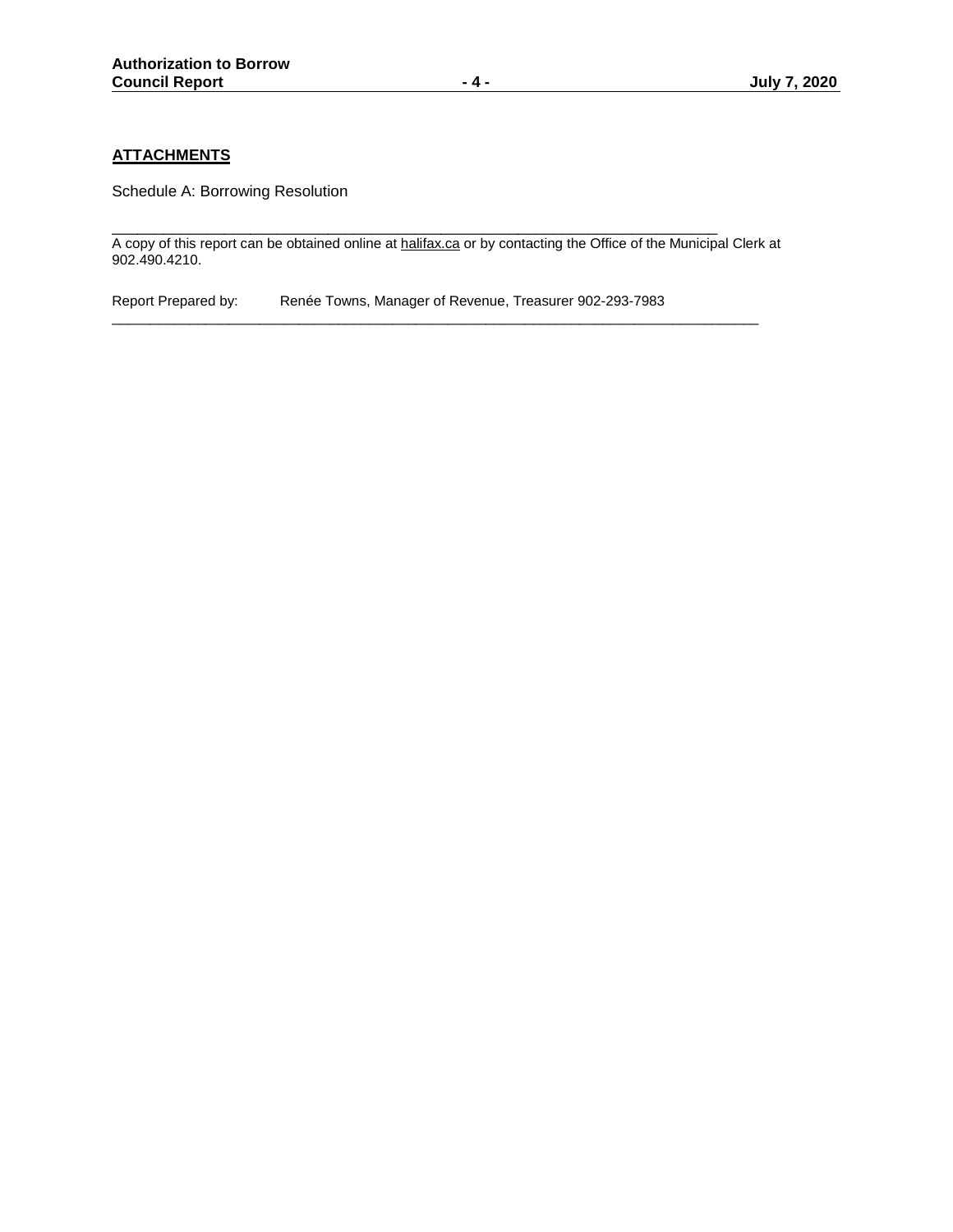# **NOVA SCOTIA MUNICIPAL FINANCE CORPORATION SHORT-TERM OPERATING LOAN RESOLUTION AS ADOPTED BY COUNCIL**

**WHEREAS** the Municipal Finance Corporation is offering a temporary short-term operating loan to clients who are experiencing cash flow challenges for the 2020-21 fiscal year due to the impact of COVID-19; and,

**WHEREAS** in accordance with the policy of the Municipal Finance Corporation, the Council of the Halifax Regional Municipality **the Halifax Regional Municipality the Languary Contract Contract Contract Contract Contract Contract Contract Contract Contract Contract Contract Contract Contract Contract Contract Con** necessary and expedient to seek approval from the Minister of Municipal Affairs and Housing to take part in this short-term operating loan program offered by the Municipal Finance Corporation; and

**WHEREAS** pursuant to Section 107 of the *Halifax Regional Municipality Charter*, a Municipality may borrow to cover the annual current expenditures to an amount not to exceed fifty per cent of the combined total of the taxes levied by the Municipality for the previous year and the amounts to be received by the provincial and federal governments; and

**WHEREAS** the summary amounts and descriptions of the cash flow impact of COVID-19 on the Municipality are contained in Schedules 'A' and 'B' (attached) to support analysis by the Department of Municipal Affairs and Housing and the Municipality shall provide officials from the Department of Municipal Affairs and Housing with reports and information deemed necessary to support this request;

### **BE IT THEREFORE RESOLVED**

| THAT subject to the approval of the Minister of Municipal Affairs and Housing, the Council of |  |                                 |  |         |  |
|-----------------------------------------------------------------------------------------------|--|---------------------------------|--|---------|--|
| the Halifax Regional Municipality                                                             |  | borrow a sum or                 |  |         |  |
| sums not exceeding one hundred thirty                                                         |  |                                 |  | Dollars |  |
| \$130,000,000                                                                                 |  | for the purposes set out above; |  |         |  |

**THAT** the sum be borrowed for a period not exceeding Sixty (60) Months and an interest rate not exceeding 1.3%, from the date of withdrawal from the Municipal Finance Corporation;

**THAT** the borrowing will be under the terms and conditions of the agreement as determined by the Municipal Finance Corporation.

| THIS IS TO CERTIFY that the foregoing is a true copy of a<br>resolution read and duly passed at a meeting of the Council held<br>$ day \text{ of }  $<br>2020.<br>on the |
|--------------------------------------------------------------------------------------------------------------------------------------------------------------------------|
| <b>GIVEN</b> under the hands of the Clerk and under the seal of the<br>$day$ of<br>Municipality this<br>2020.                                                            |
| Clerk                                                                                                                                                                    |

*\* please ensure the impression of the common seal is clear and visible upon scanning*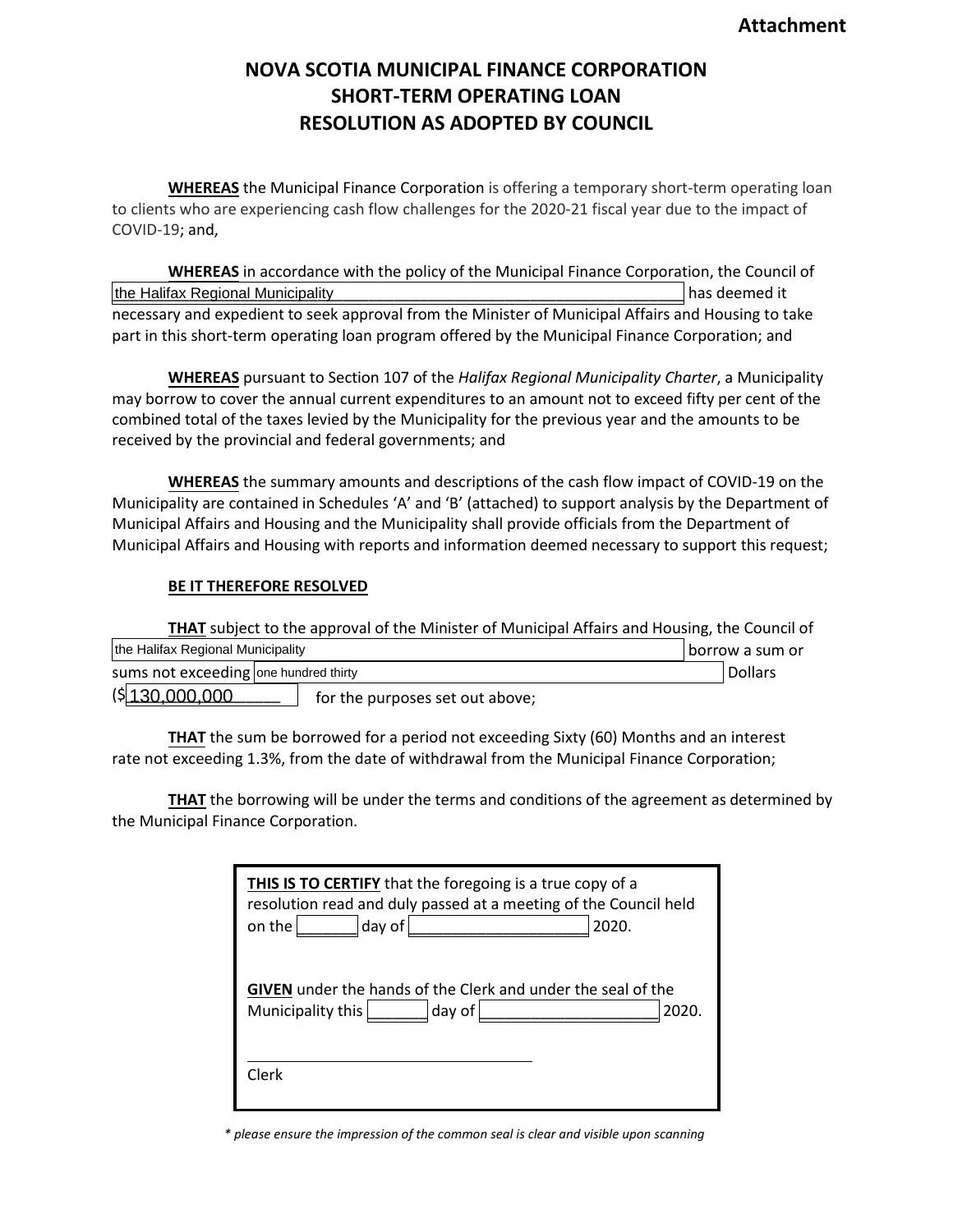# **NOVA SCOTIA MUNICIPAL FINANCE CORPORATION SHORT-TERM OPERATING LOAN RESOLUTION AS ADOPTED BY COUNCIL**

# **SCHEDULE 'A'**

# **Summary Information**

Summary of basis for loan request i.e. ½ of estimated shortfall; remainder of estimated shortfall, or additional estimated shortfall

The estimated shortfall for fiscal 2020/21 resulting from the projected loss of transit, park, recreation, interest and deed transfer tax revenue and projected late payment of interim and final tax bill.

Information regarding estimated shortfall

• Relevant factor used in the estimate

Permanent loss of certain program revenue and late payment of tax revenues.

• Source of relevant factor

COVID-19 economic impacts are the source of the revenue impacts.

• Consideration of changes in previous factors

Please see the May 12, 2020 Council report:

https://www.halifax.ca/sites/default/files/documents/city-hall/regional-council/200512bc3.pdf

• Outline assumptions used

Please see the May 12, 2020 Council report:

https://www.halifax.ca/sites/default/files/documents/city-hall/regional-council/200512bc3. pdf

If applicable, updated estimated shortfall including changes in factors or assumptions

Please see the May 12, 2020 Council report:

https://www.halifax.ca/sites/default/files/documents/city-hall/regional-council/200512bc3. pdf